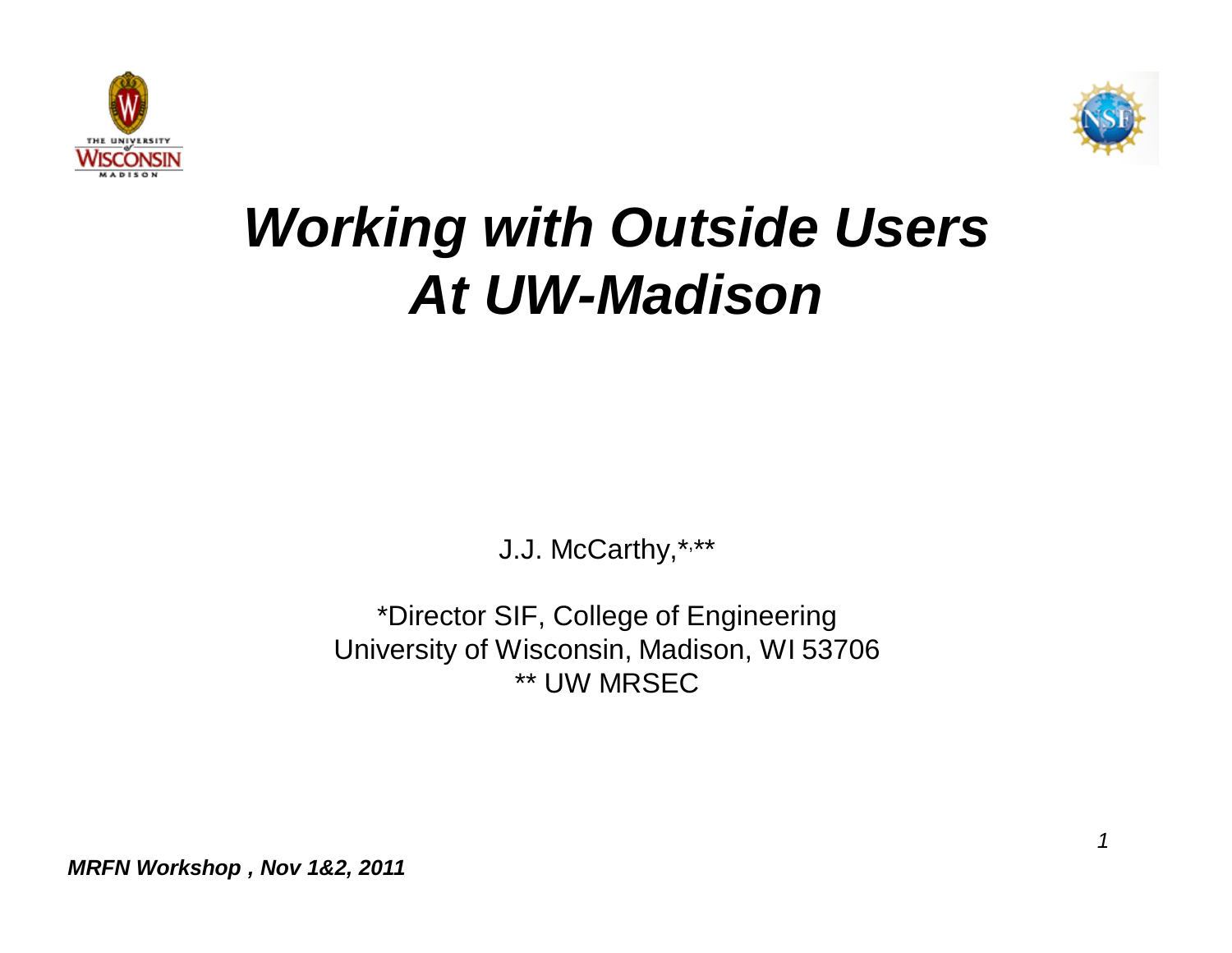



- ¾ Materials Science Center—Microscopy, Spectroscopy for Characterization of most materials- 400 users
- ¾ WCAM- Clean Room-150 users
- ¾ Soft Materials Laboratory: Polymer & Physical Properties Analysis (MRSEC and NSEC) (40 users)
	- $\triangleright$  We train about 120 users per year.
	- $\triangleright$  We have about 40 corporate users
- Plus a half dozen major labs for specialized work;
	- Reid Center for Photonics: MBE III-IV compounds
	- Polymer Engineering Center
	- Asphalt testing Center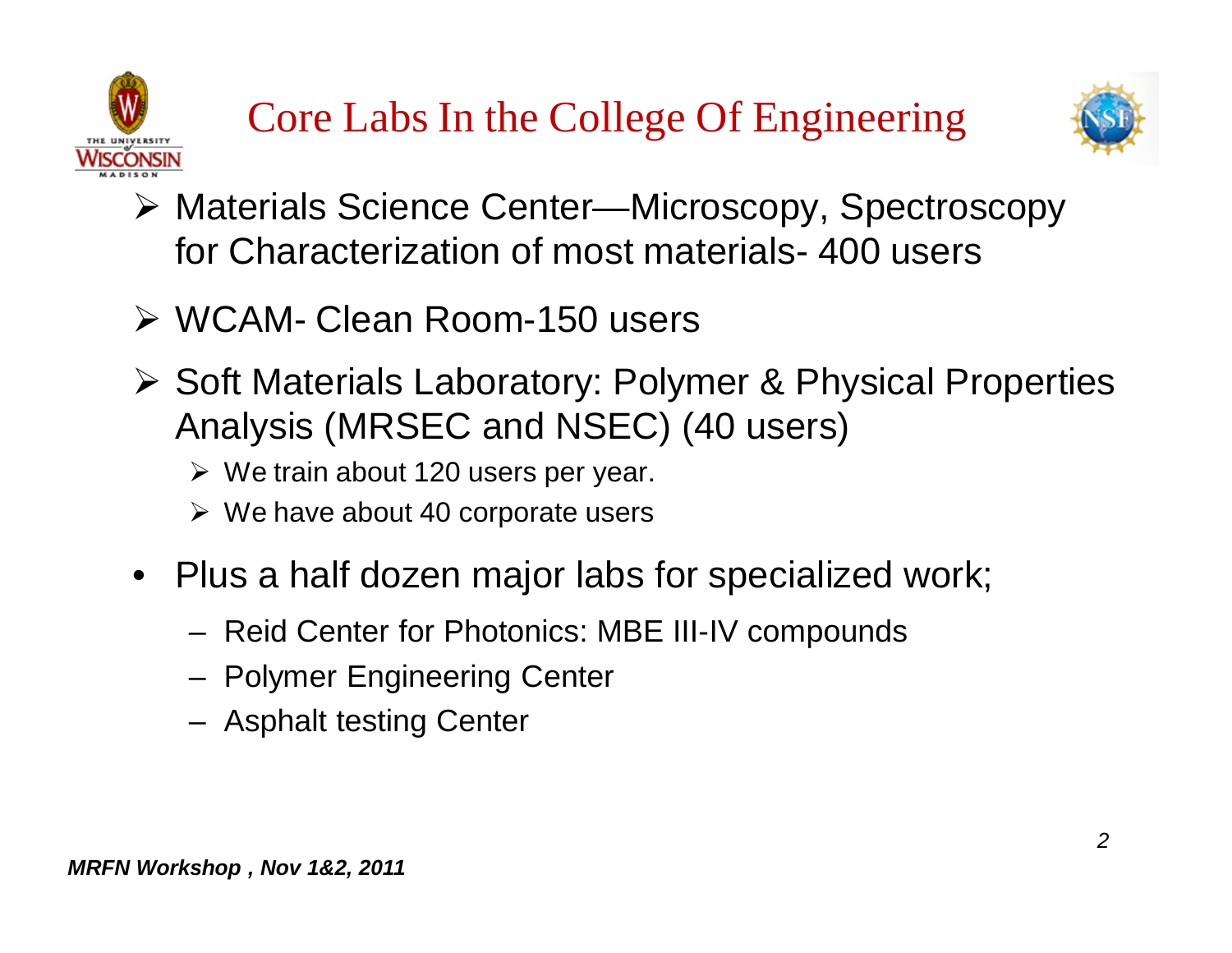

## Three Standard Use Agreements, and Consortium Collaborative Membership



- **Standard** 
	- Core facilities: Simple 2 page agreement: sign up for an account, schedule training, indemnify UW, you do the work, your IP.
	- Facilities use agreements: 6 pages, defined project, commitment to facility hours, indemnify UW, liability and Workers Comp, negotiated rates, your IP.
	- Sponsored Research Agreements: Contract with the University, engage PI and students, lab access. IP through WARF.

## ❖ Consortium Collaborative Membership

- Advanced Materials Industrial Consortium (UWAMIC)
- ❖ Available only to Consortium Members.
- IP status negotiated upfront in "enhanced Consortium agreement".
- Designed so both parties see short term benefits: Product impact and return to the University researchers group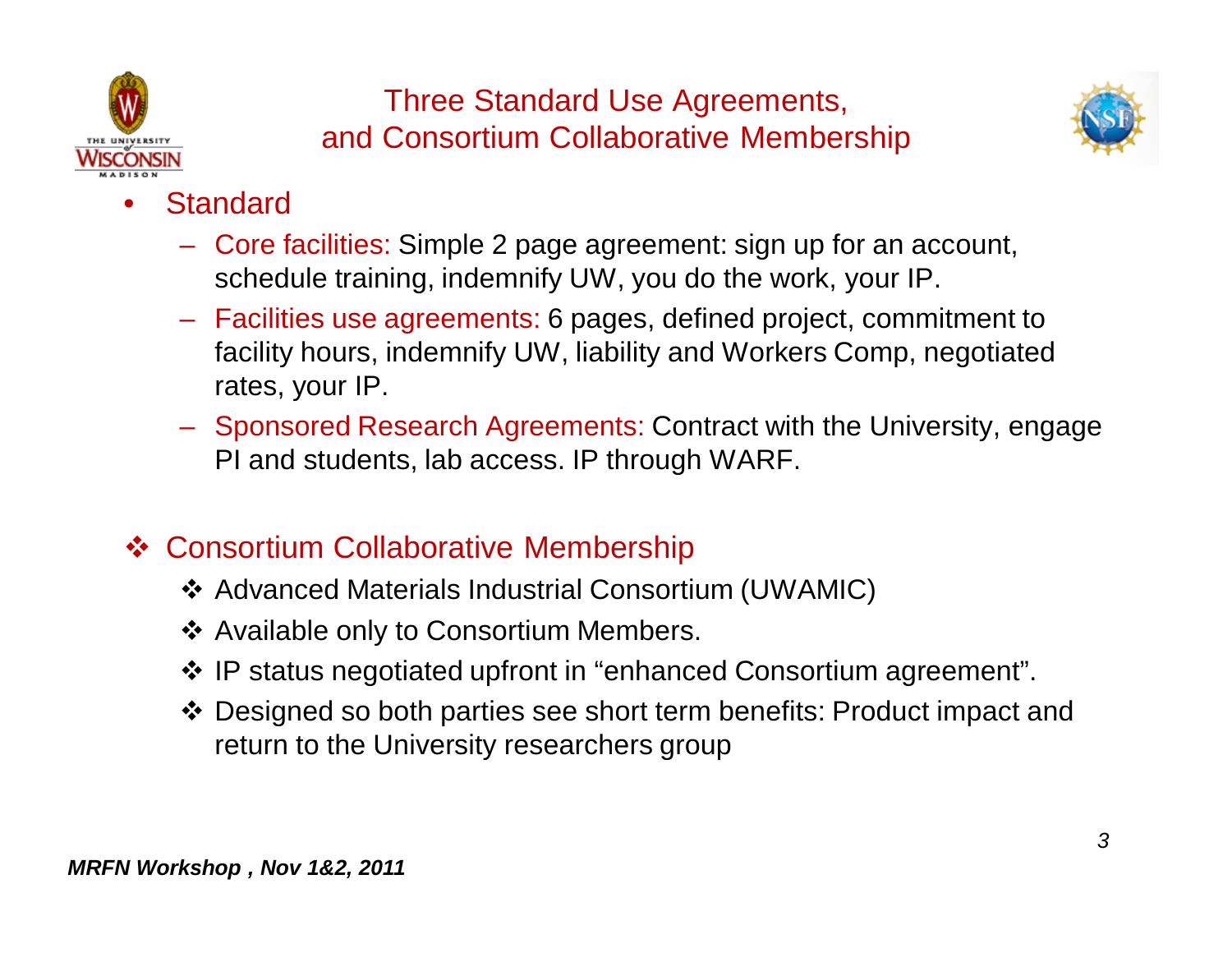





- Sigma Aldrich and UWAMIC developed the "collaborative member" initiative.
	- New materials are suggested by UW or SA researchers
	- Using a business "stage gate" evaluation new materials are developed based on market potential: Go/No Go points clearly defined.
		- $\checkmark$  If market assessment looks good, SA makes the material
		- Fast, Good, not Cheap (\$20K to \$30K)
		- $\checkmark$  UW researchers receive materials to evaluate, report to SA on performance. UW contributes applications experience
	- Final version is "productized", SA supplies product to UW for researchers to use. (\$500 to \$1500 per gram)
		- $\checkmark$  Can the Product be manufactured with good Margins
	- SA markets the materials under an up front negotiated IP agreement with WARF

### **The first new materials from this collaboration appeared in the 2010 SA catalogue!**

- **Four new projects were suggested in late 2010 2011!**
- **ONLY one passed all Gates**

 $\checkmark$  indicates a stage gate, not all gates are listed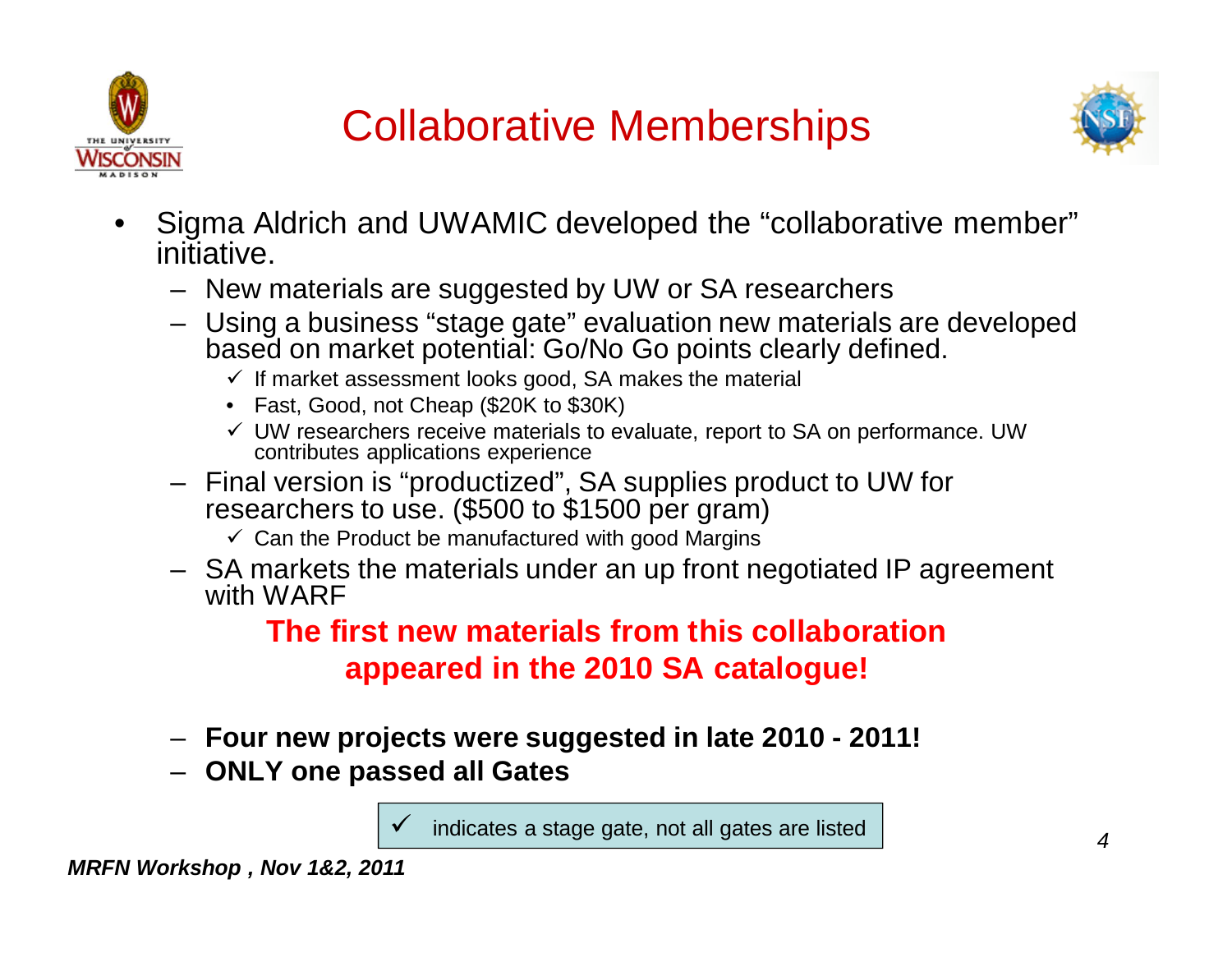# First results of SA collaborative membership



As a result of this collaboration, Sigma-Aldrich supplied PI groups (Gopalan, Mahanthappa ) with 5 grams of RAFT agents (2010)

One material from the Nealey group has been supplied. (2011)

Sigma Aldrich wants to grow the program with additional funding! (2012)

#### Sigma Aldrich RAFT Product Table

| <b>Name</b>                                                             | <b>Purity</b> | Prod.<br>No. |
|-------------------------------------------------------------------------|---------------|--------------|
| 2-Cyano-2-propyl benzodithioate                                         | >97%          | 722987       |
| 4-Cyano-4-<br>(phenylcarbonothioylthio)pentanoic<br>acid                | 98%           | 722995       |
| 2-Cyano-2-propyl dodecyl<br>trithiocarbonate                            |               | 723037       |
| 4-Cyano-4-<br>[(dodecylsulfanylthiocarbonyl)sulfa<br>nyl]pentanoic acid | 97%           | 723274       |
| 2-(Dodecylthiocarbonothioylthio)-<br>2-methylpropionic acid             | 98%           | 723010       |

Four of nine RAFT initiators suggested by NSEC PI and Thrust 1 co-leader Gopalan. See catalog for structures.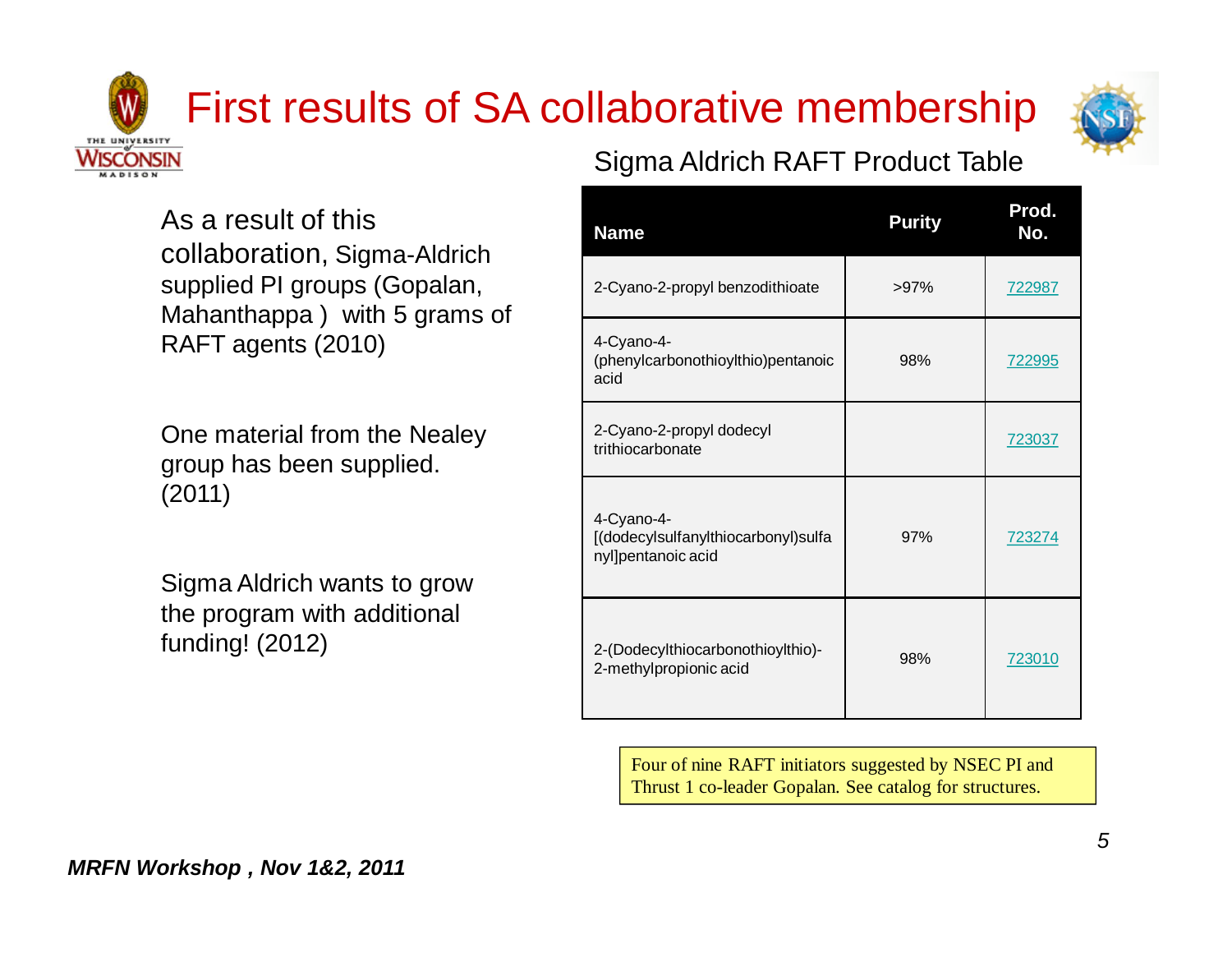

*MRFN Workshop , Nov 1&2, 2011*

Liu, C.-C. *et al. Macromolecules* **2011,** *44*, 1876-1885.